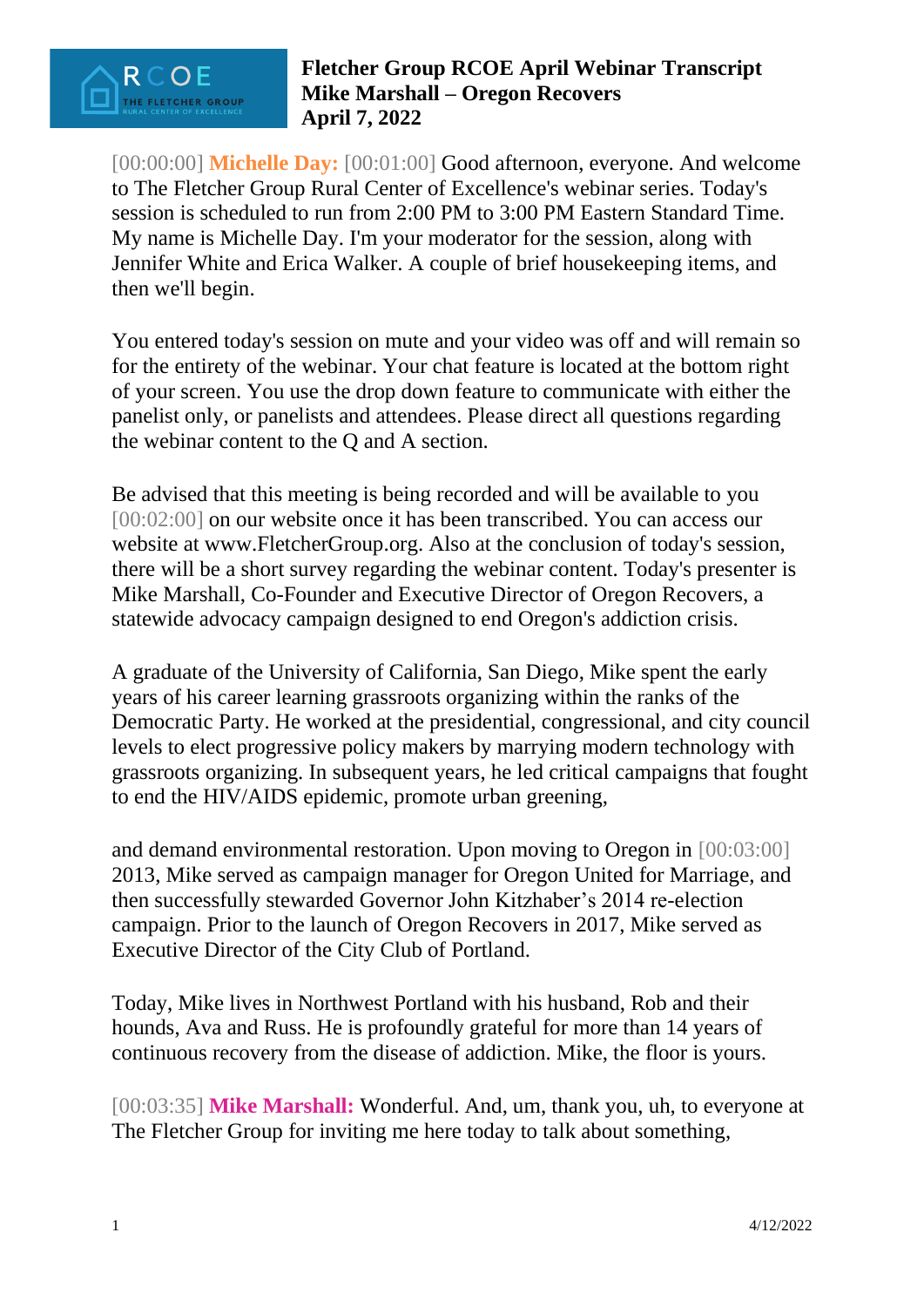

uh, both advocacy and, uh, how advocacy impacts my own personal recovery and, um, uh, sort of, uh, share how I think advocacy is in fact, a form of recovery. Um, I'm gonna run through a bunch of slides, but I also hope that we can have, uh, a robust Q and A at the end of [00:04:00] this. I know that advocacy for some has a mystery behind it.

Some people think it's politics. Um, and in fact, it's, uh, it's something that is in my life and in the lives of the people I work with, it's an incredibly vibrant component, both of our lives, but also of our recovery. So, um, let's go to the first slide please. So I was hoping today to talk a little bit about my recovery journey.

What is recovery advocacy. Um, and what about anonymity knowing, recognizing that a lot of us, uh, uh, get into recovery via 12 step programs. Let's talk about that a little bit. Talk a little bit about Oregon Recovers and what we built over the last five years relative to building a statewide advocacy movement to end Oregon's addiction crisis.

And then I'll, I'll talk a little bit about how, uh, personally, advocacy impacts my recovery, now, how I think it can impact yours, if you're in recovery or your clients. And then talk a little bit about ideas on how you can be engaged in advocacy at the local level, you don't need [00:05:00] an Oregon Recovers. You don't need a Faces and Voices of Recovery.

Um, you can do things on your own that really elevates your community and strengthens your own recovery. Next slide. So, um, as, uh, my bio said, I, uh, live in Portland with my husband, um, but I've been in recovery 14 years. Um, and thankfully there's been no relapses in that period of time. Uh, my husband is in recovery as well.

Um, I got sober at the age of 46, which is always important to point out because, um, uh, I just have such incredible empathy today for folks that are in their early twenties. And are working hard to be in recovery, um, uh, because society doesn't support that. Let's be really clear about that. And so it's extraordinary.

Everyone who takes that, um, uh, makes that effort and, and is successful at it. Um, I'm familiar with the process. I went through 28 day treatment center in San Francisco, and then, um, on my own, really enrolled in one year of, of [00:06:00] significant outpatient, both, um, at a, uh, a culturally specific, um, behavioral health center, but also at the Zen Center in San Francisco.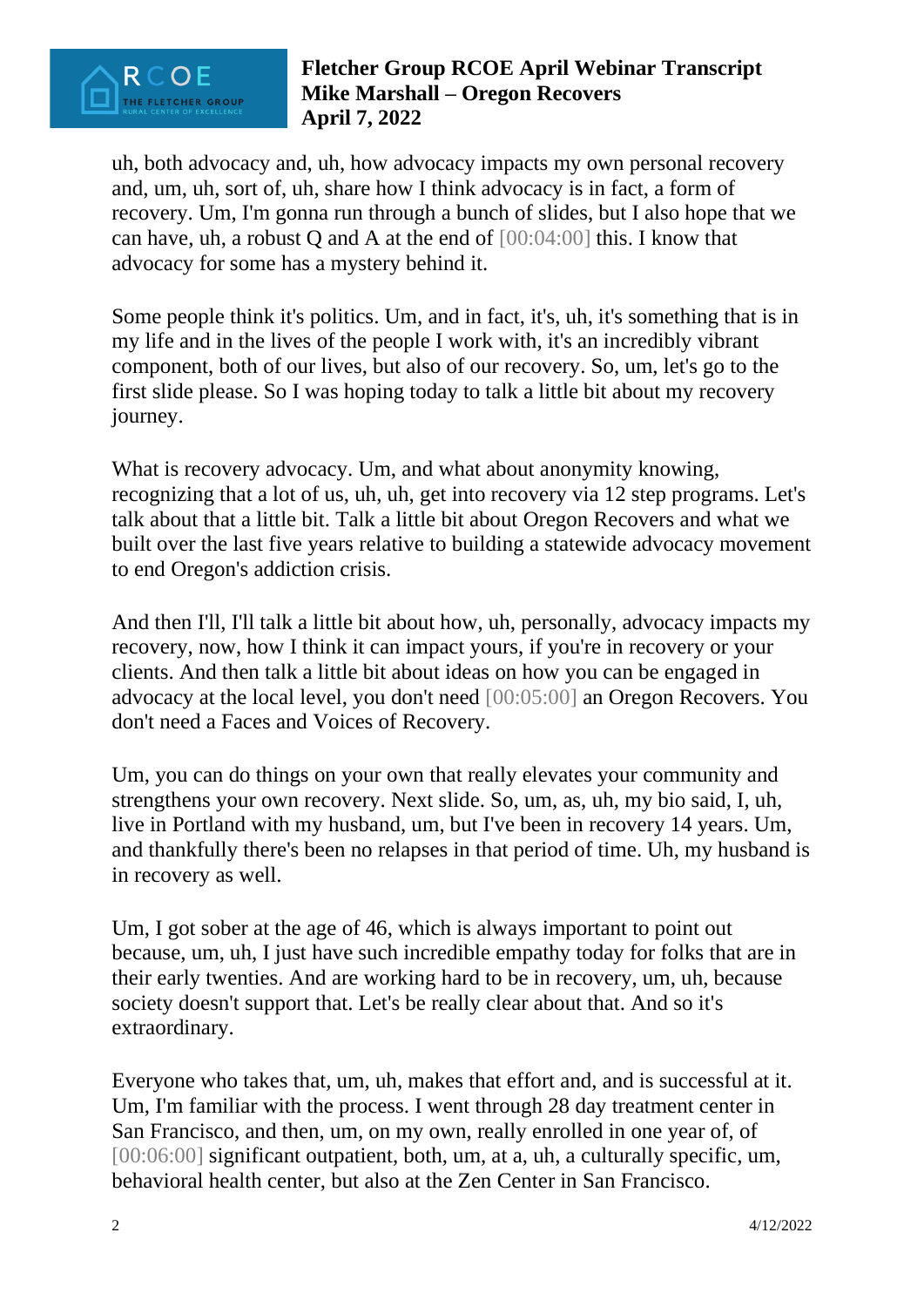

I did one night, um, uh, of, uh, meditation and recovery there. Um, and I, I also think that's important to point out is sort of my credentials in all of this. The treatment center I went to was pretty miserable, pretty bad. And yet here I am 14 years later, so that resentment, I just need to work away at some point.

Um, uh, but I'm really, I had to borrow \$15,000 to, to attend. And, um, that's really at the core of why I do the advocacy that I do because I'm a privileged guy and, and could borrow \$15,000. And, um, uh, we just need to, um, acknowledge that there should be no barrier. There should be no bar that you have to get above in order to access, um, a solution to, um, the disease of addiction.

I'm also at a 12 step adherent. I got sober in the 12 step programs like so many other people [00:07:00] do. It was really, aside from the Zen Center, the only, uh, other, it was the only form of recovery, um, uh, available to me. And then lastly, I, and I bolded this I'm a privileged gay white man living in Portland. And when we talk about being in recovery and engaging in advocacy, we need to be

uh, I need to be really clear all the time. I need to remind myself that, um, as a man, it's probably easier for me to talk about my recovery than it is for a woman, because the consequences are different. Certainly as a white man, if I were African-American, there'd be way more consequences within the workplace, within families, within, uh, you know, with the neighbors relative to the perceptions.

Stigma is alive and well relative to all of this. And there is absolutely, um, stigma applied unevenly to different sets of folks. Um, being 46 or, or now I'm 60 uh, and talking about being in recovery compared to being a 25 year old, building [00:08:00] their career for the first time at Nike, um, uh, is also a level of privilege for me.

I, and so I don't use that as an excuse for other people, but I leverage it instead to, um, understand that when we invite people to be part of the recovery movement, that recovery advocacy movement, we have to recognize that for some it's not safe. For some, there are adverse consequences and nobody should, um, uh, uh, be, uh, everyone should be cognizant of that and, and, um, should be considerate of that. Next slide.

So what is recovery advocacy? Well, Um, I'm sure most of you are familiar with William White and he's written great books on this. The, the, um, Recovery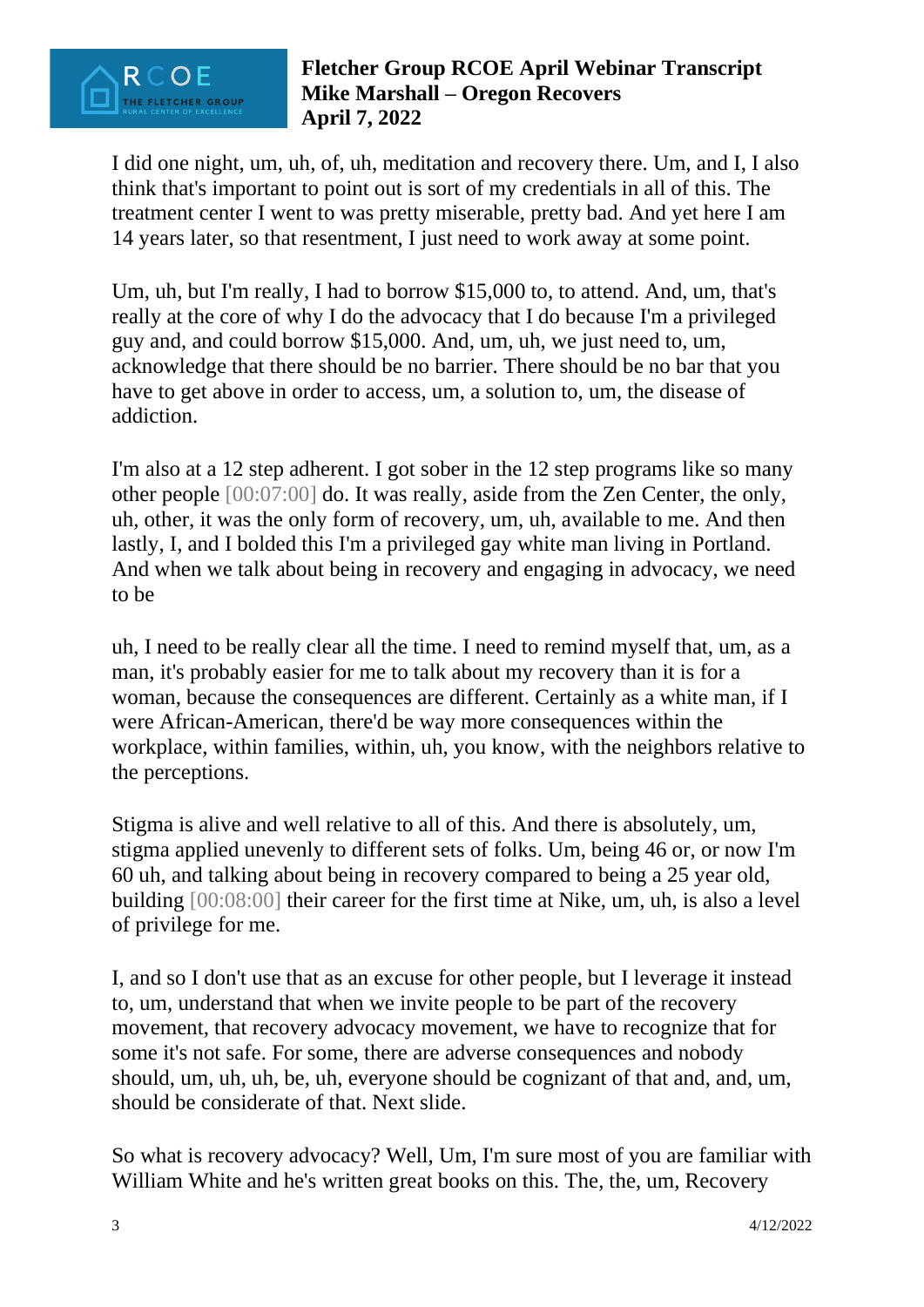

Institute at Harvard, um, who I saw, you're having some folks at The Fletcher Group summit soon from there. Uh, their, uh, I would urge you to go to their website because they have some great stuff on recovery as, uh, advocacy as a form of recovery. [00:09:00] But really it's, you know, we, people in recovery do not need others to speak for us.

We can share our own stories without the needs for professional translation. For generations, others seeking to help or control us spoke on our behalf while we remain closeted from public view. Politicians spoke for us, physicians, psychiatrists, psychologists, and social workers spoke for us, addiction treatment specialists spoke for us, police, lawyers, and judges.

The media spoke for us. Politicians absolutely spoke for us. What they shared were their perceptions and their stories, not ours. We do not need interpreters. And I think this is at the core of why um, it's so important that we find our voices. Uh, no matter who we are aware, we are find our voices in the context of what is safe and what is important, but we can't expect policymakers to design policy

if they don't know the consequences of that policy, or they don't know where the gaps in the policy are. Um, and, uh, we are in, uh, as, as people in recovery, whether  $[00:10:00]$  one day, one year, 14 years, 30 years, each of us in those milestones have a different experience that that needs to be part being incorporated into and part of the design of the system of care that we're all advocating for.

Um, next slide.

So what about anonymity? Again, there's there's folks that are, can talk about this much better than I, if you have not seen the film, The Anonymous People, I would urge you to, to sort of Google it right now and, and, um, save the link. Um, it's a terrific film. There's two versions. I'd go with the shorter one.

Um, but it really talks about how, um, it gives the history of advocacy within the recovery community and how prior to the War on Drugs there were an awful lot of people, including the founders of AA, Bill Wilson and Dr. Bob, who would go to Congress and would go to the state legislature and advocate for resources.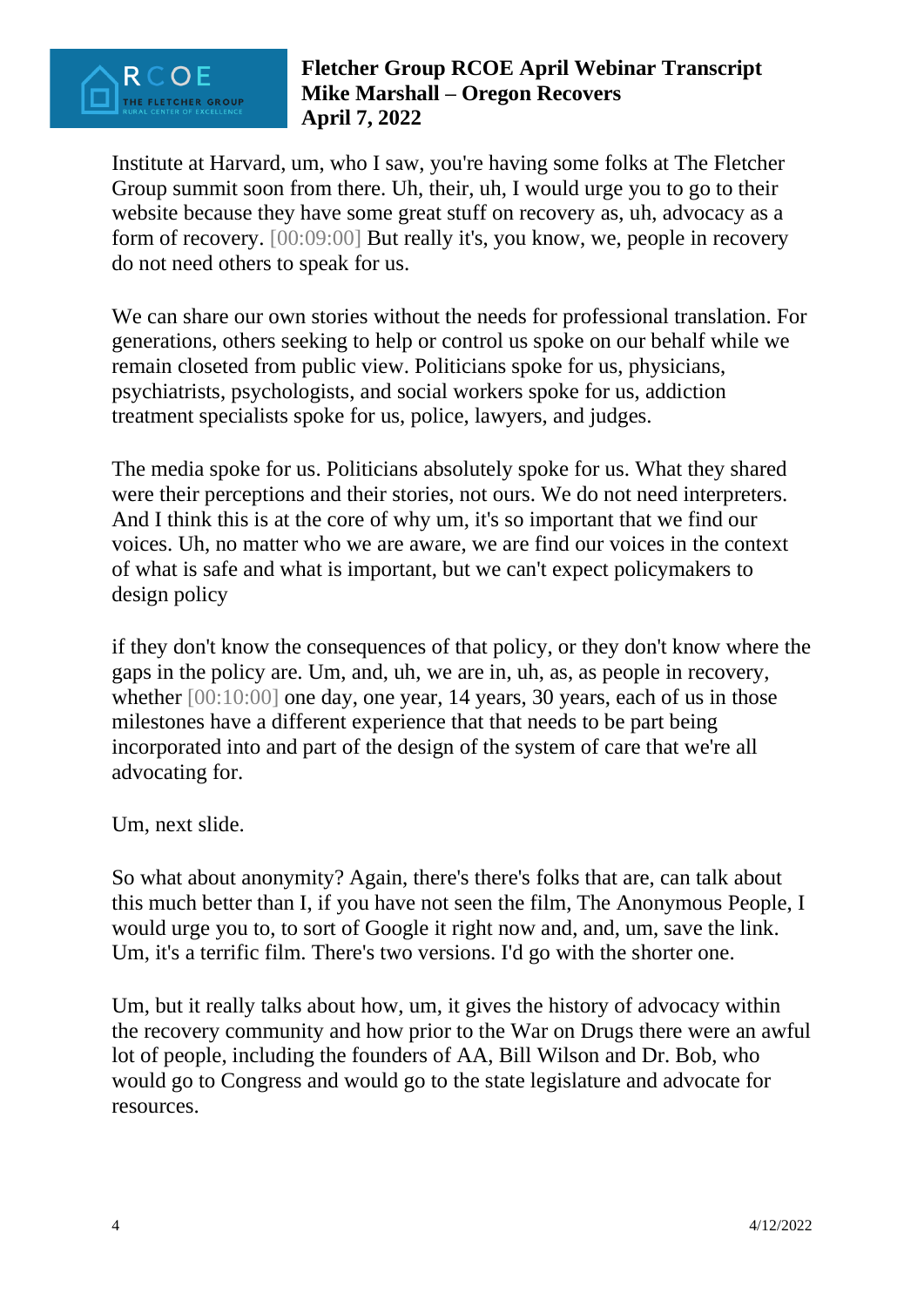

[00:11:00] There was not a, um, uh, uh, uh, being anonymous about your own recovery and about the, uh, the 12 step program you're involved in or, or some other program is not the same thing as having an opinion about the, um, uh, Uh, what is needed from a public policy perspective in order to build a system of care.

And, um, like I said, I, I'd urge folks to sort of dive into this issue. Um, if you're starting to get into this space, if you're starting to try and motivate other people into this space, um, it takes a little time for discussion. I still have some friends in recovery who don't understand why I do Oregon Recovers because they feel it's just a violation of the 12 step program that we're both in.

And it absolutely is not. I do not talk about, um, uh, my recovery in the context of the meetings I attend or my conversations with, with my sponsor, or sponsees or [00:12:00] whatever. But in fact, when I, um, go in front of the legislature, it is what provides me, um, with my, uh, authority on this issue. Um, my recovery is private, but my opinion about it is not.

And again, I am privileged to not to have to remain anonymous and I just continually want to stress that. Uh, and, uh, uh, yeah, I mean, I've said a lot about that. What I would also add is, um, I tend to sort of stay away from the language that we use in my recovery program. And I talk about being in longterm recovery, which for me means I haven't had a drink or drug in 14 years and I don't use the word I'm sober or, um, uh, that I'm an alcoholic.

Not because I think those words are wrong, but because those are part of my personal recovery. Um, Next slide.

So, uh, and what I should sort of say, before I get into the mission, the reason we launched Oregon Recovers is [00:13:00] for those of you that aren't in Oregon, uh, and most of you are not. We're in the midst of a terrible addiction crisis that had been growing for 20 years. Um, and SAMHSA just came out with their most recent statistics and, um. Uh, we have the second highest addiction rate in the country.

The second highest substance use disorder rate in the country. We're second behind Montana. Um, and we rank 50th in access to treatment. 50th. And so we, um, and that has, we've been consistently just to, uh, on either side of those numbers for the last five years. And so, um, that's why we brought Oregon Recovers together and, um. Uh, it's not just people in recovery.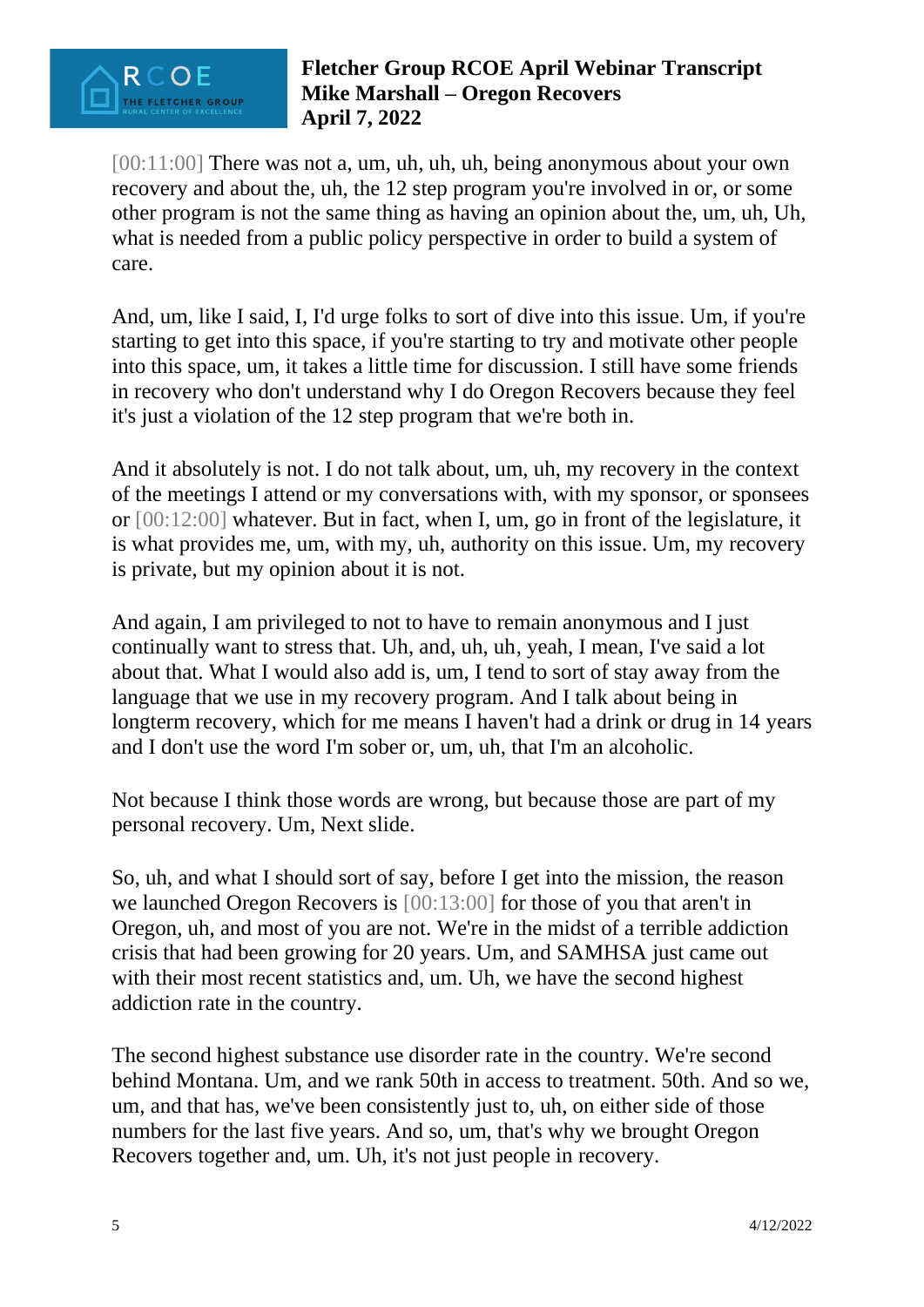

In fact, our definition of recovery from the outset and our, our concept of, of how do we build power, in order to change the system, in order to enable everyone to get the recovery resources they need, was [00:14:00] to link arms, not just for people in recovery like me, but as I like to say, the people who love us and the people who take care of us. And

so friends and family who are very much in recovery themselves, whether they're their friends and family members still out there in active addiction, or in fact, they're, their friend or family members now in recovery. Um, the experience, as we all know, a family members of people who suffer from addiction is, uh, has its own level of trauma.

And so they are equally in recovery with us. And then the folks that work in the, in the, um, the workforce, whether it's a RCO or it's a treatment center or it's an emergency room, um, or ideally even our primary care folks who are engaged in our, um, recovery. They're part of this too. Few of them are getting overpaid.

Few of them are doing it because it's an easy job. They're all doing it because they're committed to my recovery and the recovery of people who suffer from addiction like me. And so we wanted to bring those three [00:15:00] communities together. Um, and, uh, and, and begin to identify as a larger community. A constituency and begin to build power around that, um, shared experience, um, to go against Big Pharma, to go against the alcohol industry.

To go against the drug cartels. Um, uh, and instead of individual treatment centers, which often have lived outside of the healthcare system, um, at least until the Affordable Care Act came along, that we are collectively advocating for more resources for everyone. And that we're not pitting treatment against recovery versus prevention. That we, we have a clear, concise idea that we need a whole integrated system of care.

So we wrote this crazy mission statement. Um, I'm a little embarrassed by it, but same time, uh, it's overly, it's incredibly ambitious, which is "*To mobilize the recovery community to transform the existing fractured and complete, um, uh, recovery system into recovery,* [00:16:00] *recovery based continuum of care. Which recognizes addiction as a chronic disease requiring a lifetime of attention*."

And so for the last five years, we have, um, uh, built an organization designed to try to achieve those things. Recognizing that our, our power is in the human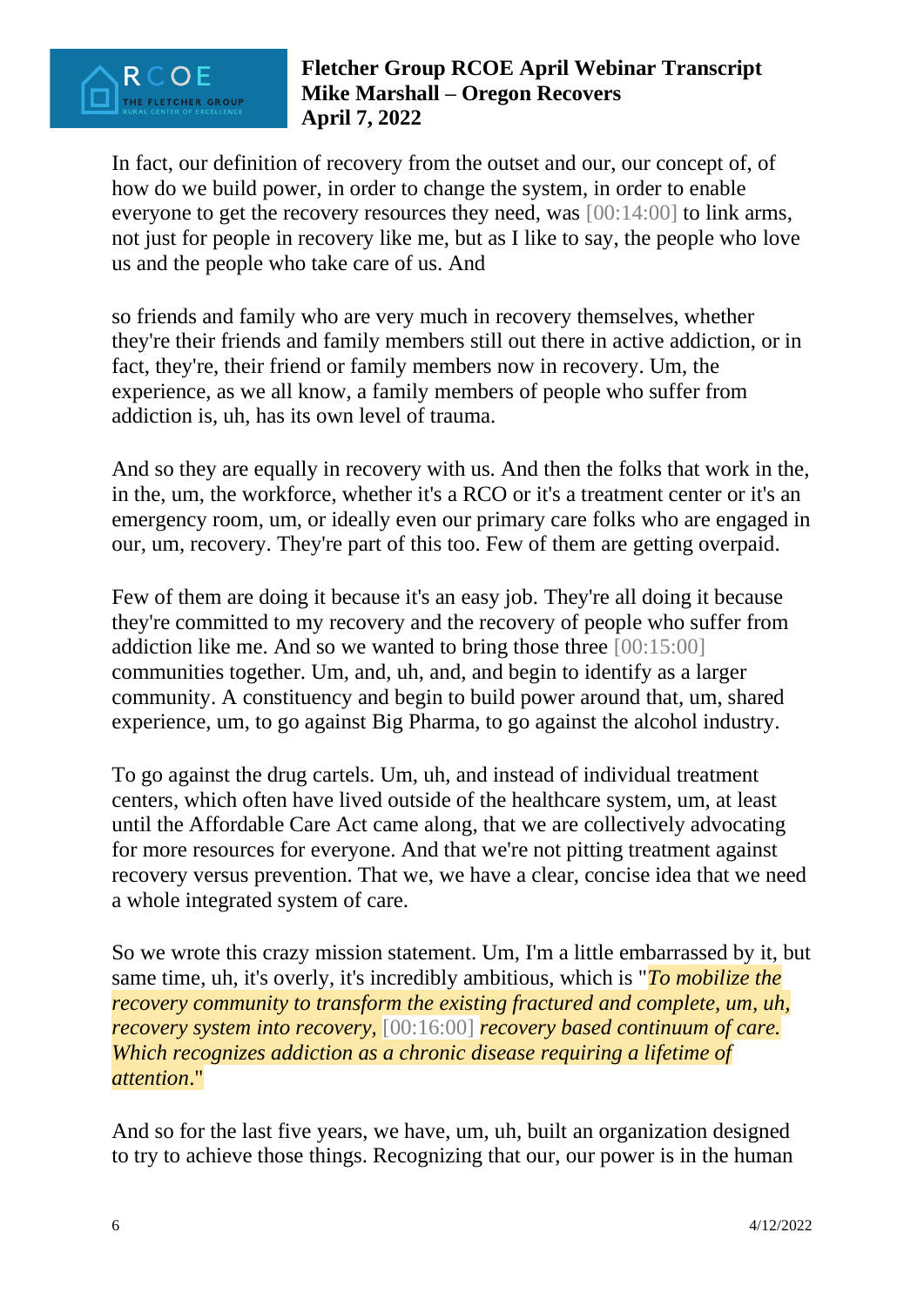

experiences, in the, in people, in recovery. And as I said, the, the experience of people who love us and the people take care of us. Next slide.

So, um, this is a visual of everything we do, uh, in many respects. And, um, one of the first things we did was we started launching annual Walks for Recovery. Um, and the goal there, like we started in Portland in 2018, we expanded to Bend, Medford, and Eugene in 20, uh, 19. And then we expanded to Klamath Falls just last year in 2020.

Because of COVID 2019, 20, 20 and [00:17:00] 2021, we're sort of abbreviated events. But the fact is we've had thousands of people take to the streets in those communities and, um, uh, advocate for systems change, but also get out of the church basements where their recovery meetings are and put on a t-shirt and walk through the streets and be proud about what they're doing.

And, um, I'll get choked up here, but it's sort of conveys the power of what we're doing. These are fundraisers by the way, they were designed. If you participate, you fundraise, you get grandma or Aunt Joanie to sponsor you. And uh, it raises money for Oregon Recovers annual work. Um, but the real power is, is the community building and the, the stigma combating.

And that first year in Portland, um, I had a woman come up, um, uh, and introduced herself and said, I wanted to just say hello and say, thank you. I flew out here from West Virginia to be with my, uh, to walk with my son. And I was perplexed. Like it was our first year. And I said, [00:18:00] Tell me why? And she said, well, he got sober six months ago here in Portland.

And there was nothing I could do. I was 3000 miles away. I couldn't help him. But when he told me he was doing this, I could walk with him. I apologize. I've told that story literally a thousand times and I get choked up every time because it just demonstrates that we, that the work we do in sort of the advocacy space is about healing; healing families, healing individuals, healing souls, healing our society.

Um, from that we've also launched the Recovery Community Summit. That's coming up in June. Our fourth one, I believe, here in Portland again. Um, and, uh, we'll send the, what give you the website to that. If you're on the West Coast, please come, uh, it'll be sort of Oregon centric, but it's our idea of bringing people together around the state, around policy issues, around different forms of recovery.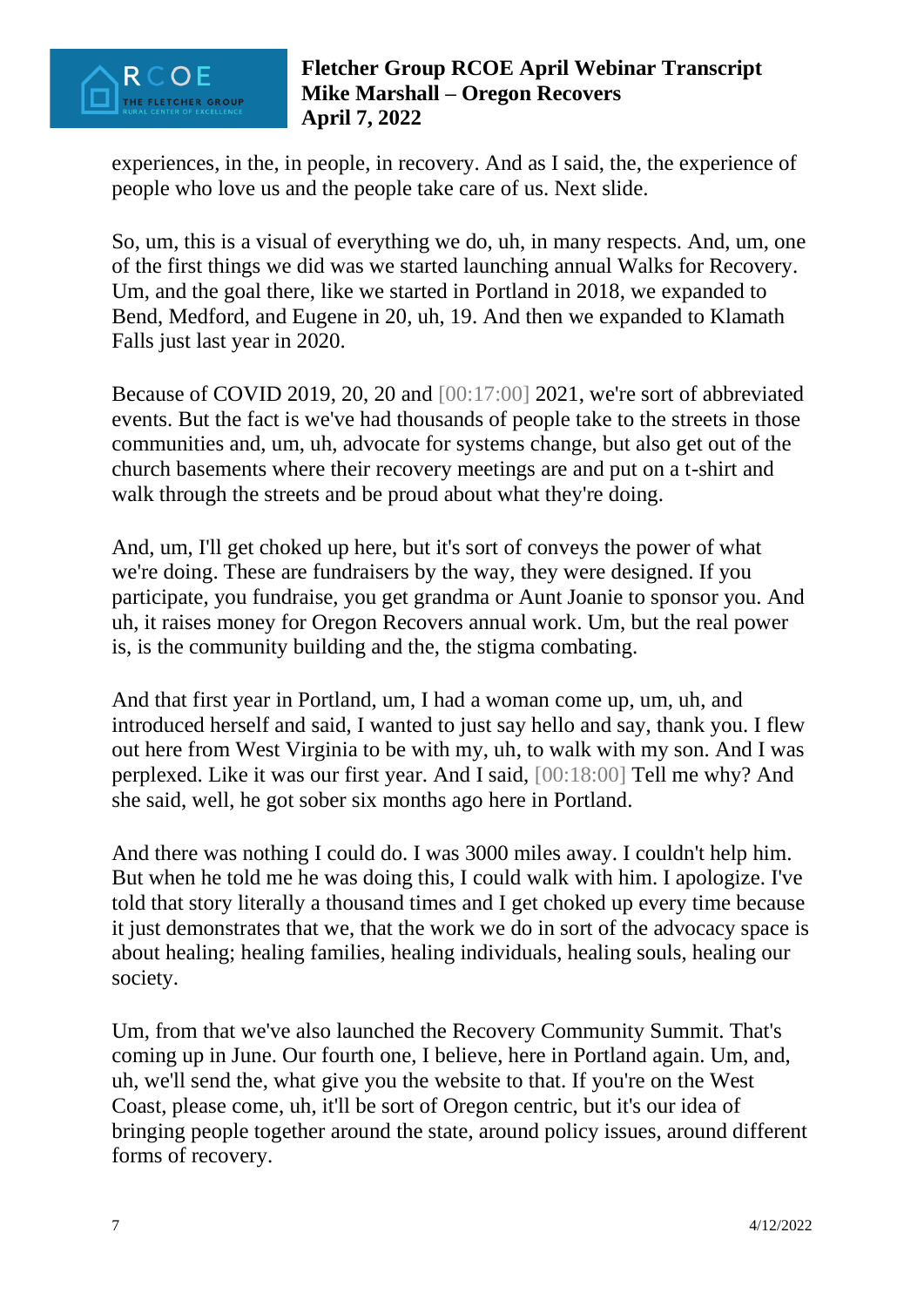

About we have panels on dating and recovery, post-incarceration [00:19:00] recovery, uh, trauma informed recovery care, um, uh, you know, combating sexism in 12 step programs, uh, all kinds of stuff where we just facilitate conversation and we try and break down the barriers between the different forms of recovery. Um, we do an annual Advocacy Day where we bring folks to talk to their legislator and tell their story.

Uh, we, uh, Uh, when COVID launched, we created the Oregon Recovery Network.Org. And that's an online source where you can find, you know, where you could find an online meeting as everything just shut down, can find recovery housing, can find treatment beds, um, hints for supporting someone in recovery.

And then we added on a component, um, uh, with, uh, we worked with seven peer-led organizations around the state now. And, um, you can go on there and get a free referral to a peer for 10 hours of peer support, which is hugely important. There is no other service like it. Um, we've also [00:20:00] found through our advocacy work that, that we need to build out more voices. That we stand alone.

We in 2021, we try to raise the price of alcohol in order to fund better services. And, um, uh, the alcohol industry just stomped on us in many ways. So we're creating the Oregon Alcohol Policy Alliance. We're creating Oregon Moms for Addiction Recovery. We're creating more voices that can be focused and stand shoulder to shoulder with us as we advocate on behalf of the recovery community.

We're, um, uh, we, while they all will always, our opponents will always have more money. And as a result, they'll have lots of political capital. We too can have political capital. And the thing is we will always have an abundance of moral capital, that they will never have. And so Oregon Moms for Addiction Recovery is just like Mothers Against Drunk Driving, or

there's a Moms Demand Action here in Oregon, relative to gun control issues. There's a moral force in there, and it's a place for families both to come together and [00:21:00] support each other as they, they lose someone or they're struggling to find someone who's out on the streets, um, or how to take that emotion and put it into advocacy in order to make sure another parent doesn't go through the same thing.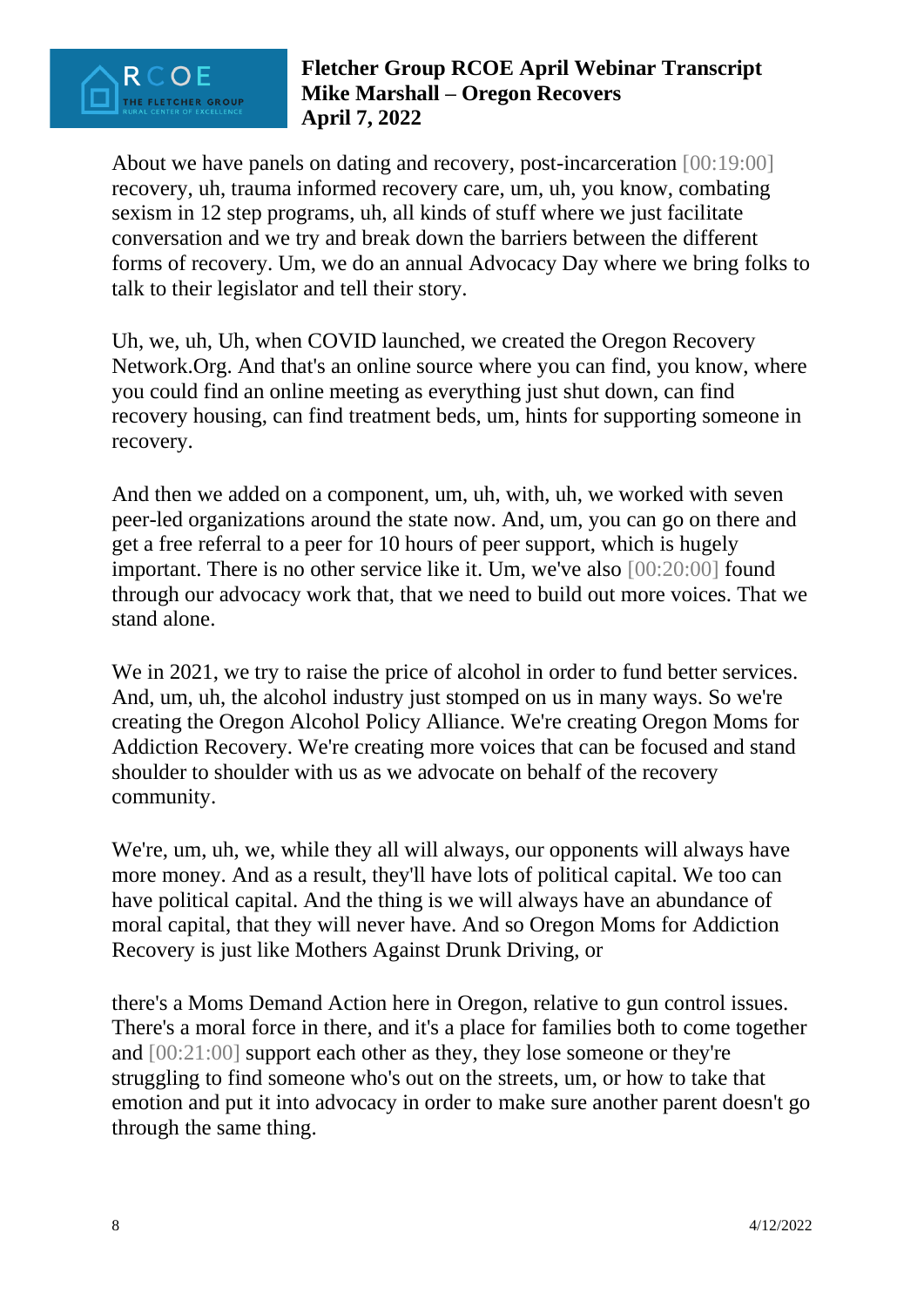

Uh, we set up the addiction recovery assistance fund when COVID hit, because we recognized that a lot of recovery housing was, uh, accruing a lot of back rent and none of these housing organizations had deep pockets. And, um, the last thing we needed was to lose more recovery housing. And so we, uh, worked with a local foundation to set that fund up.

Um, and also we recognize that, um, uh, uh, talking to elected leaders is really, really important. And, um, before they get into office. And so we have a governor's race this year. We're teaming up with the treatment providers and the addiction doctors. And for the first time we're doing a series of briefings for all the candidates, uh, Republicans, Democrats, Independents, um, we're doing a [00:22:00] questionnaire and we're going to publicize the questionnaire.

It's totally legal. Uh, we're not, uh, we're not taking a position. We're not recommending anyone. We're simply asking them pointed questions about what they'll do to end Oregon's addiction crisis, and then we're publicizing those results so that people can consider that when deciding who to vote for. And we can then hold whoever wins feet to the fire, um, relative to what they've committed to doing.

So we have a broad set of assets, as I call them relative to the work we do. Everybody who participates in these events, it's primarily volunteer driven. Although we have two terrific staff folks that sort of manage these. Just yesterday, the Recovery Community Summit Program Committee was together and it was tremendous to hear people's sort of brainstorming ideas.

Um, they're all in recovery. And talking about sort of what do they want to know intellectually or what do they want to experience emotionally, um, outside of what they traditionally have access to. And so it's going to be a really vibrant opportunity for folks. [00:23:00] Um, uh, and again, it strengthens our ability to be a single voice.

We'll invite lots of elected officials they'll show up and they'll see that the recovery community is in fact, a community, that we have numbers and, um, politicians respond to constituencies. There's no doubt.

[00:23:15] **Janice Fulkerson:** Mike, we have a couple of questions in the Q and A, um, one of them is what advice do you have for individuals who want to raise their hand in a small rural community?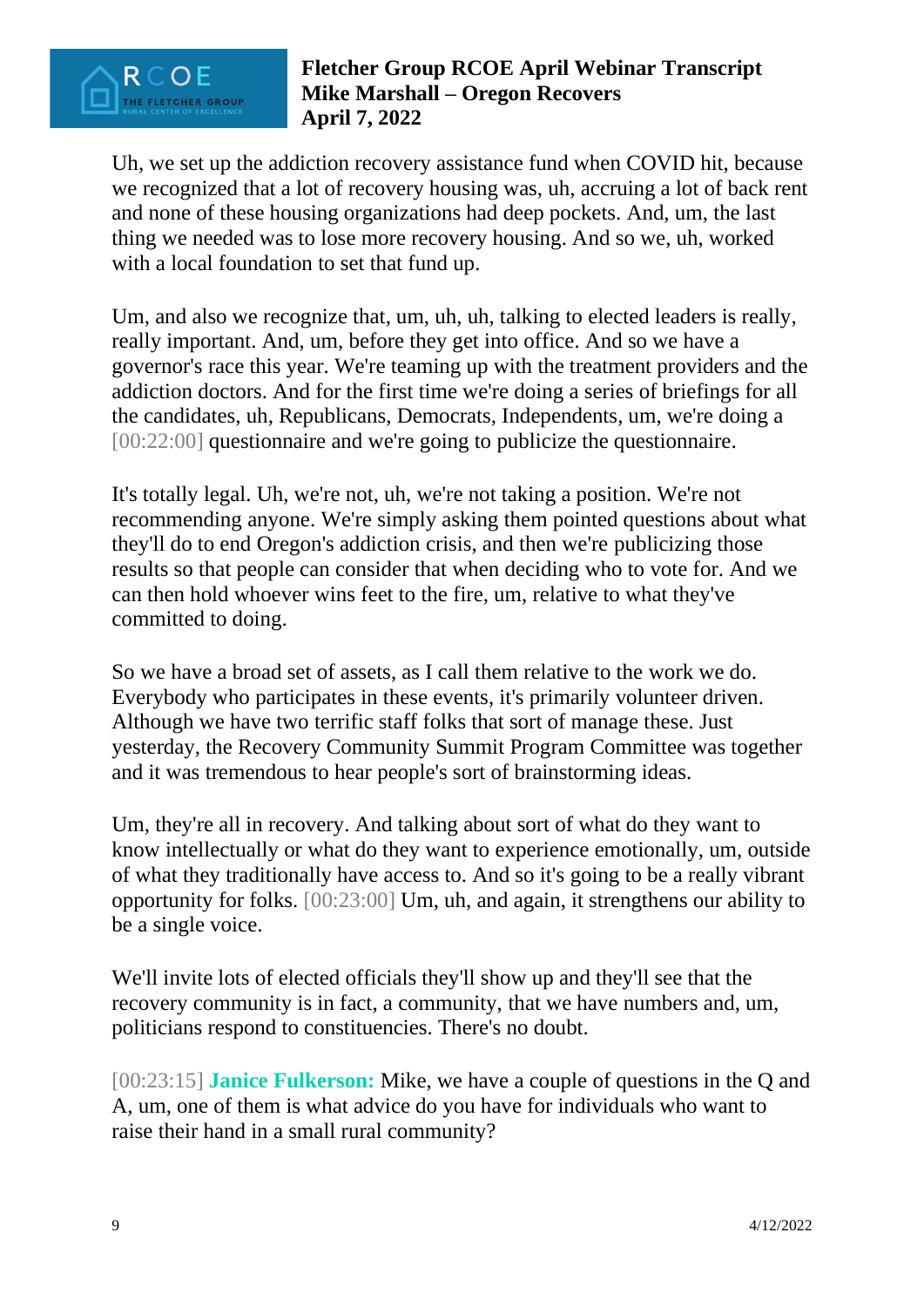

For example, you talked about starting in an urban area in Portland and moving to Klamath Falls, a very rural community. So what advice do you have for people who are trying to raise their hand, but they haven't done it yet.

[00:23:40] **Mike Marshall:** First of all, what I would say is talk with your family or your support system.

Um, you know, our, our family we've, we've put them through a lot and they may be really proud of our recovery, but you want to make sure that before you go public with it and you start talking to folks about it, that they're okay with that, that, that they're, um, that they're not going to feel [00:24:00] stigmatized by that.

And that's not a reason not to do it. If they do, it's a reason to engage them in that conversation and give them a heads up. And then I would say, you know, Uh, walk before you run. Um, uh, it could be that, um, you go to a city council meeting and they have public comment and you don't have to identify as a person in recovery.

You just identify as a recovery advocate and say, And may, and not that you even have a vision for what else is needed. All you can say is, look, I have a bunch of friends in recovery and they can't find housing right now. And they keep relapsing, which costs county, X, city, Y town, um, uh, uh, X this much money or cost money.

And so find ways in which, um, you don't necessarily have start off by telling your story. Although I would urge you to get to that place because it's, it's a powerful credential, uh, to say you're in recovery, but, um, uh. Or a letter to the editor [00:25:00] and, you know, uh, sign it, Mike M uh, that talks about it. You know, the, the most important thing is to build your own comfort level and the comfort level of the people around you, so that you don't have to be navigating those emotions, the farther you get into it.

Um, Did that answer the question? Do you think? I

[00:25:19] **Janice Fulkerson:** I think it did. Yes. We've got more, but keep going and we'll add more Q and A at the end.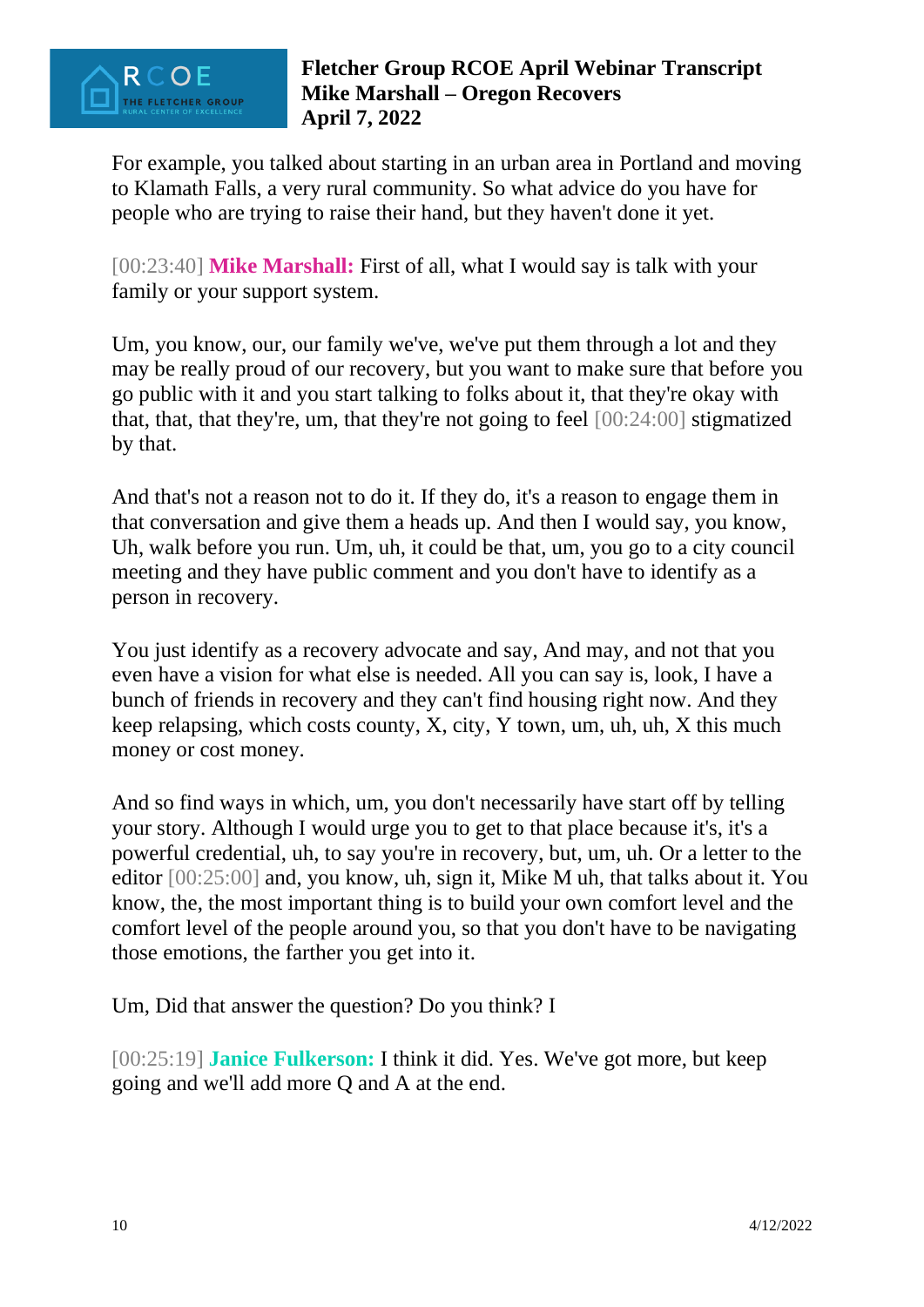

[00:25:25] **Mike Marshall:** Um, for those of you that are organizers, what I just went through, all those different events is an amazing way to build a coalition. Coalition building is something that every movement needs to do.

And oftentimes it's around actual policies. The beauty we have is we focused on events, so walks for recovery, and the annual summit, and round table policy discussions, and advocacy day. Organizations, um, uh, it's easier for a lot of organizations to get their toe in the water of advocacy by sponsoring an event where it's a, [00:26:00] there's nothing but affirming aspects to it.

And, um, uh, and to have their name associated with it, which then allows us to go back when, Hey, we're trying to get the Oregon Health Authority to do this. Will you sign this letter? Um, that is not about. You know, it's not a letter to a legislator, simply changes regulation, move up this timeline or whatever the case may be.

And as you can see, this is just a bare minimum of, of, we have probably at this point 75 organizations around Oregon that engage in our work consistently and trust us as a voice, sort of the tip of the spear sometimes. That Providence, because they get so much money from the state, can't say X, but Oregon Recovers can say X.

And so, um, uh, Uh, I, I can't stress enough how events are a very effective tool to build a coalition, um, uh, of, of support for the recovery community. Next slide. [00:27:00] Uh, so how does advocacy impact my personal recovery? Um, you know, Uh, and this is all sort of just my personal observations in my recovery program,

it's really important for me at this point to still get to a meeting once a week and raise my hand and identify I'm Mike, I'm an alcoholic because to me in my mind, it's like, I'm diagnosing the problem all over again. And that means I have to have to focus on the treatment. I get to do that throughout the day.

Doing Oregon Recovers work whether you know, when I go to the legislature and it's a room full of lobbyists behind me, and it may just be a briefing on addiction. It's not necessarily about some legislation and, you know, legislators are all talking to each other and because they're just used to lobbyists coming up and talking, talking, talking.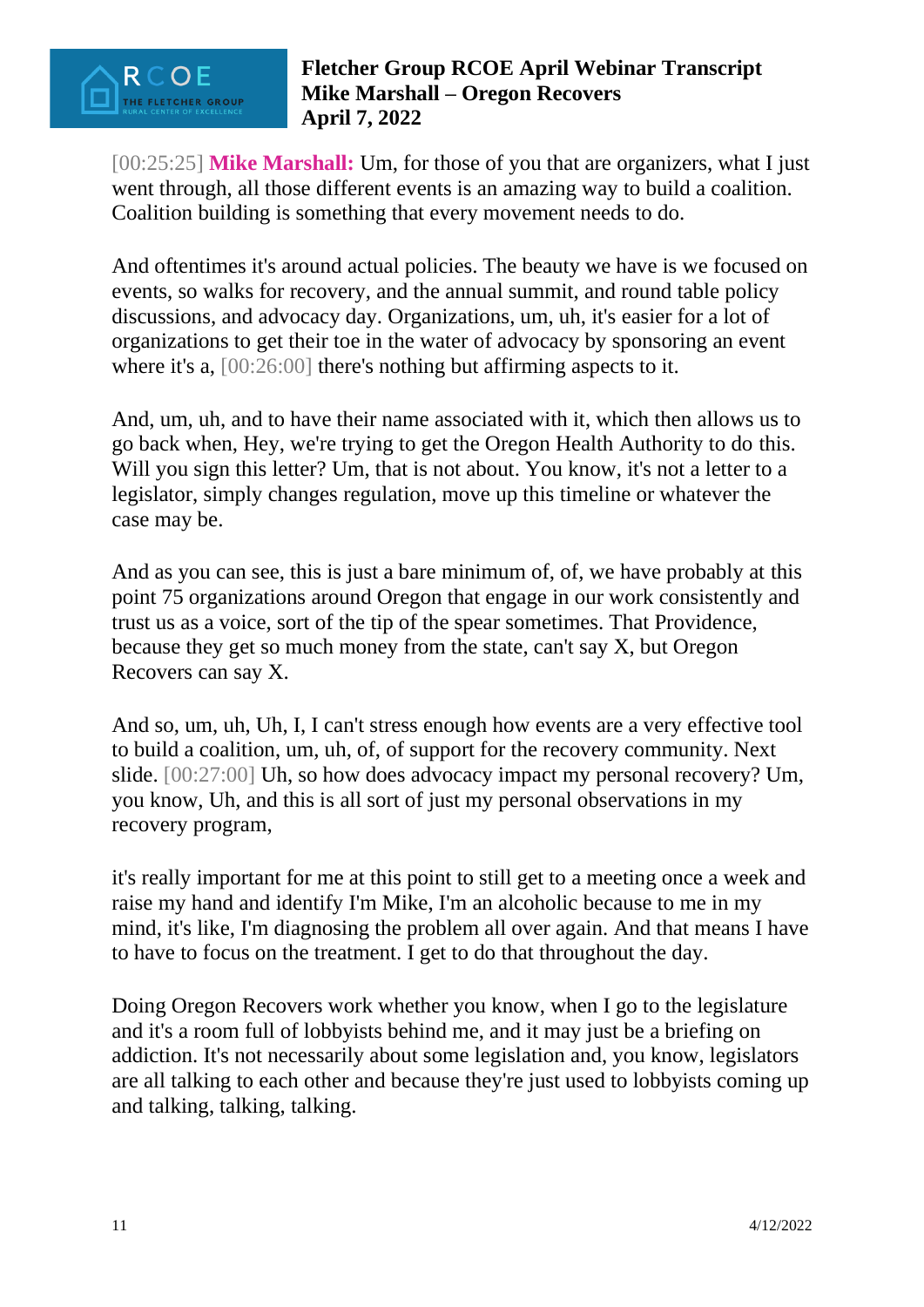

And when I sit down and I say, I'm Mike, I'm the Executive Director of Oregon Recovers. There's still a buzz. And then I say, and, but more importantly, I'm a person in long-term recovery, which for me means I haven't had a drink or drug in 14 years. The room goes [00:28:00] silent. Some legislators clap because they've seen 12 step programs portrayed on television and that's what you do.

But the lobbyists shut up, the legislators shut up and the next five minutes I'm listened to. And so that's not true for most people that are paid to be there. And, um, but I go home that day and I have incredible um, my, my recovery is renewed. And the other thing I'll tell a story real quick story. About the, um, first Advocacy Day, we did Fourth Dimension Recovery Center brought a bunch of young people down to advocate and we're doing a debrief afterwards.

And I said, so what was the best part of the day? And, you know, the governor had come out and a bunch of people taking their pictures. And so everybody was thrilled about that. And then a young woman in the back who hadn't really said anything raised her hand and she said, You know, Mike, I've lost three of my closest friends to drug overdoses the last four months.

But today, when I was talking to my legislator, I felt like their voices were being heard. And you know, that she was much stronger in her [00:29:00] recovery as a consequence of being able to be of service that way. And that's really what this is about. Every day I get to be of service to the recovery community by advocating for more services, more resources,

more opportunities, but I'm also continually not continuing, but often approached by legislators who say, can you talk to my brother? He's having a problem. I recently took a judge to her first AA meeting, um, uh, who was a former legislator. Um, I've had the Governor's Chief Policy Advisor on Addiction call me to ask for where they should go.

Um, so, uh, I get to be of service both professionally and personally every day that I get I, that I do my job. My recovery is no longer siloed. I came up through the 12 step program, which was terrific, but things can get stales thing, you know, did, uh, uh, uh, things change. I, I go to a Wellbriety meeting occasionally, uh, um, sorry, uh, a Dharma, [00:30:00] um, uh, Recovery Meeting.

Um, there's Wellbriety. Uh, I get to talk to people in all different forms of recovery. Um, I've learned a lot about harm reduction and that recovery is not necessarily abstinence, but it's about doing better for yourself by, by making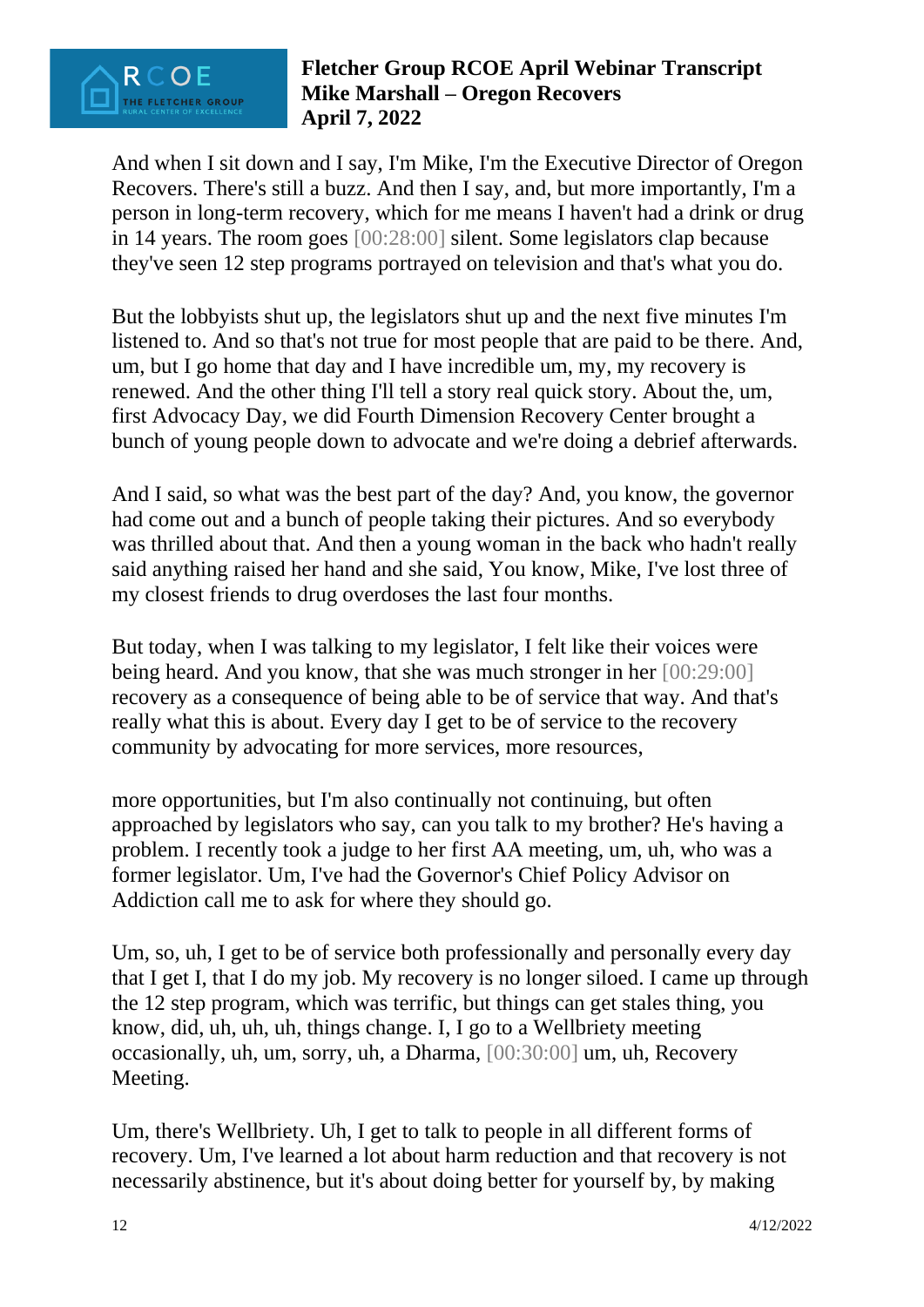

changes relative to your substance use. And that's, I wish I had known that 20 years ago.

That's hugely important to understand that it doesn't have to be binary. And, um, uh, and it makes me a better person in recovery and a better advocate. Um, and you know, as we say in, on many of the bumper stickers, you can't keep what you're you, you won't give away. And so every day I get to give away my recovery by sharing about it, whether to a reporter or to someone who calls in need of help, because they

saw me interviewed or something like that. So it's, um, uh, my recovery is stronger today than it was when we launched Oregon Recovers five years ago. Not because I'm doing, working my program really hard, but because of the work I get to do on a regular [00:31:00] basis, next slide.

So. What can you or your clients do to, to sort of become, to bring advocacy into their recovery or to, to take care of issues. And, and the question that was asked earlier, you know, um, organize recovery community event. It can be 10 people, but you know, that's not the fellowship of your specific recovery, but is, um, uh, you know, recovery bowling night or, um, uh, especially when they're, you don't have recovery community organization, which most parts of rural.

Um, certainly rural Oregon don't have, um, there's not a lot of recovery housing, right? There's just, um, there's not a place for someone to go on a regular basis to meet other people in recovery, aside from maybe that one or two meetings a week that that is available. So do an event, and the beauty of events

you can invite policymakers. So your local city council person, or your local local county commissioner, and they can see people [00:32:00] in being successful in recovery because too often, they're being asked to deal with the downside of the addiction crisis and what they need to see is the, the upside of the addiction crisis, people in recovery.

Um, and it's a, it's a way to, um, To build community. And from that community, you build strength. Um, and then, you know, it doesn't have to be, we need a statewide organization to address all of their recovery communities needs, it may be in your town you need a recovery house and you need the city to help make that happen.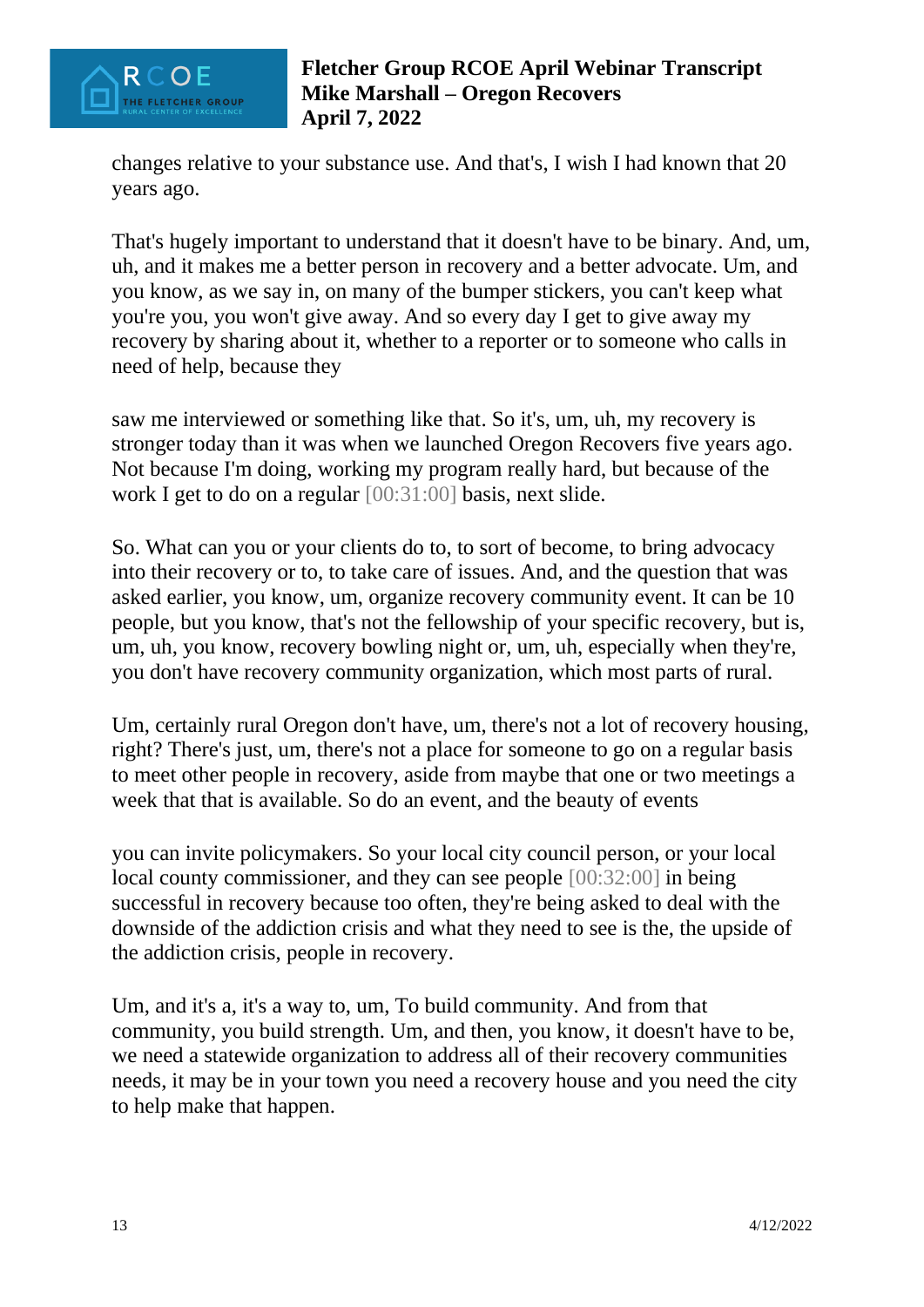

Um, and it doesn't take much to figure that out. So recruit a friend or two in recovery, and then is it, you know, call one city council member, um, or go online and make an appointment with them, which can be a little daunting, but honestly, they're there to talk to you. And they want to talk to you. Um, and you just go in and tell your story and say, and here's how my story would have ended better or, or, uh, been better if I'd had

a house to live in for six months in transition from treatment, 28 day treatment to, um, [00:33:00] being out on my own. Um, um, and or then take that, that process and, um, uh, uh, write a letter to the editor. Um, Uh, or even call the editor of a newspaper and ask them to do an editorial about it. Um, and you don't have to be professional.

You don't have to have all the answers. You, you don't even have to have the, to know how funding happens. You just need to take the moral capital you have as a person in recovery, or a friend and family of a person in recovery or someone who's working in the field and say, Hey, we need these resources.

Can you help us make that happen? Or you don't even necessarily need to identify a need other than to talk about all the needs. So every, every public policy bodies, so city council, county commission, state, legislature, they have public comment at the end of meetings. Um, and they're a little crazy sometimes, but sign up, do two minutes. Say, Hey, [00:34:00] I'm an active member of the recovery community, or I'm in recovery 14 years

and you need to know that the addiction crisis is getting worse here. Or you need to know that this county over here has three recovery houses. We don't have any, hence, um, we're having a much harder time, uh, addressing the crisis here. Um, just, uh, or do a letter to the editor again. Uh, find whatever opportunity there is to tell your need.

You don't need to be in a big city. You don't need to have a statewide organization backing you up or a national organization backing you up. You just need to know that you are powerful, that your story of recovery or your story of addiction even, but your story of recovery is powerful. It gives you credentials and therefore it gives you the permission you need in your own head to go and say, this community needs to do better.

Um, I am putting you on notice that it needs to do better and here are my suggestions for how we can do better. Figure it out. It's not your job to figure out how to pay for things. It's [00:35:00] your job though, to raise your voice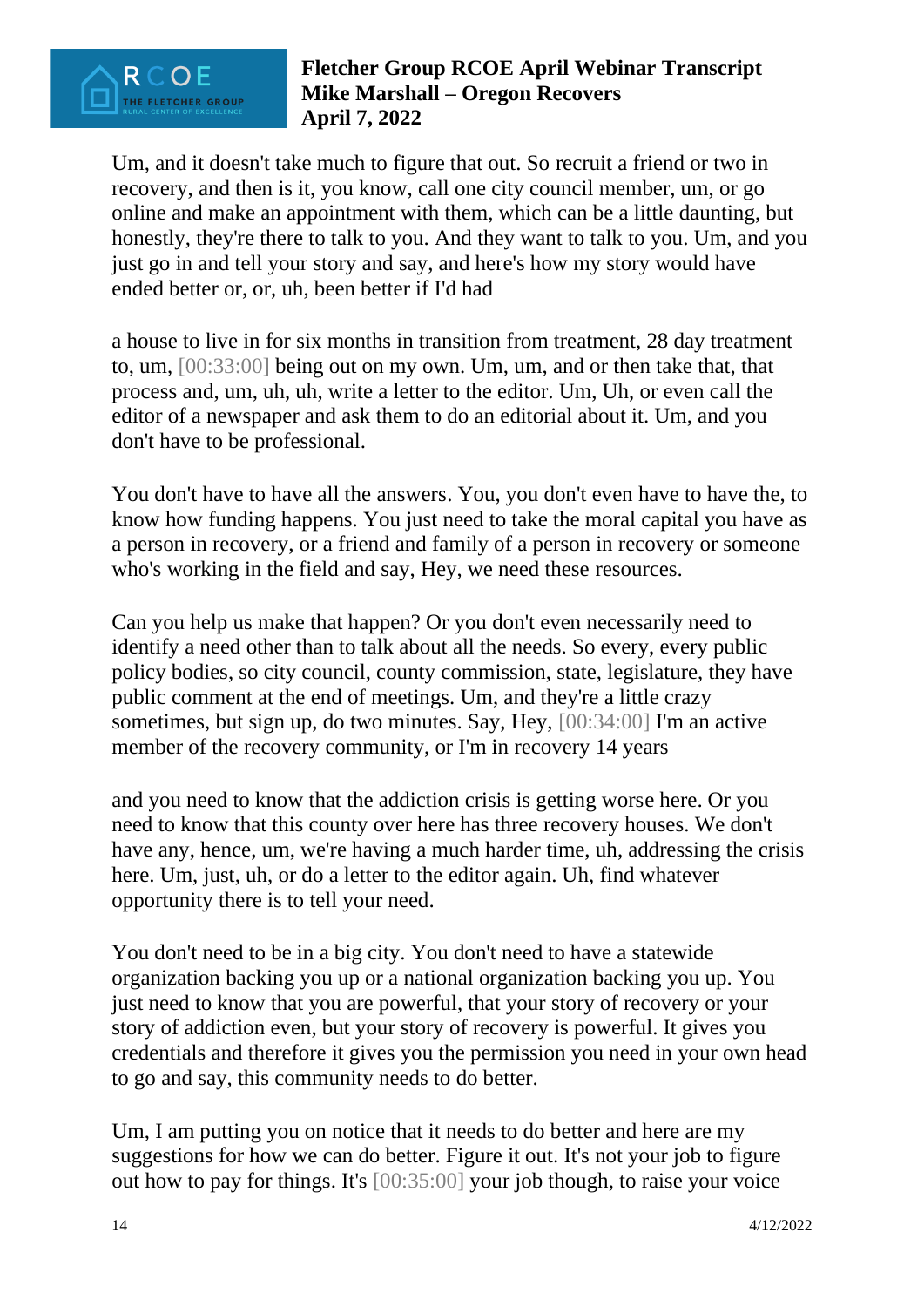

and let your policymakers know where they're lacking. Next slide. Oh, so this is just, um, we're doing the, uh, the, uh, Recovery Community Summit, June 3rd through 5th

here in Portland, Oregon.

Um, because of COVID, we're doing it in Portland. Normally we do it in Eugene or Medford, but, um, it just makes more sense this year as we're coming out of COVID. And if you're in surrounding states, I urge you to come. It's a fun weekend. You can then think about going back and replicating it in your own state or your you're going to learn a whole hell of a lot, and you're going to meet some really cool people.

Um, and it's, uh, the reviews we get on it are terrific or better yet. Just go ahead and organize your own. Um, and with that, I think, um, uh, I'm, I'm done with my pontificating, but I'd love to take some more questions and engage folks in some conversation,

[00:35:57] **Janice Fulkerson:** Mike, we do have a couple of questions. Um, the first [00:36:00] one is in Oregon.

How has measured one 10 impacted the recovery community?

[00:36:06] **Mike Marshall:** Uh, it's a great question. So measure one 10, for those who don't know is the decriminalization measure that was passed in 2020, uh, November, 2020. And what it did was it decriminalized possession of small amounts of drugs to, um, uh, below misdemeanor.

So, uh, some benign form of violation. Um, and then, uh, you got a hundred dollar ticket if, uh, and you. Uh, the way it was designed was you would then call a number or go someplace and they would give you a health assessment and, um, uh, refer you to treatment if necessary, uh, or you can pay a hundred dollars.

Um, uh, and then it also then took cannabis tax revenue because we legalized cannabis in 2014, um, and shifted it into recovery support services, harm reduction services, housing, and things like that to the tune about [00:37:00] \$300 million per biennium. So \$150 million dollars a year, huge infusion. Um, unfortunately it was poorly written, not written by people in recovery.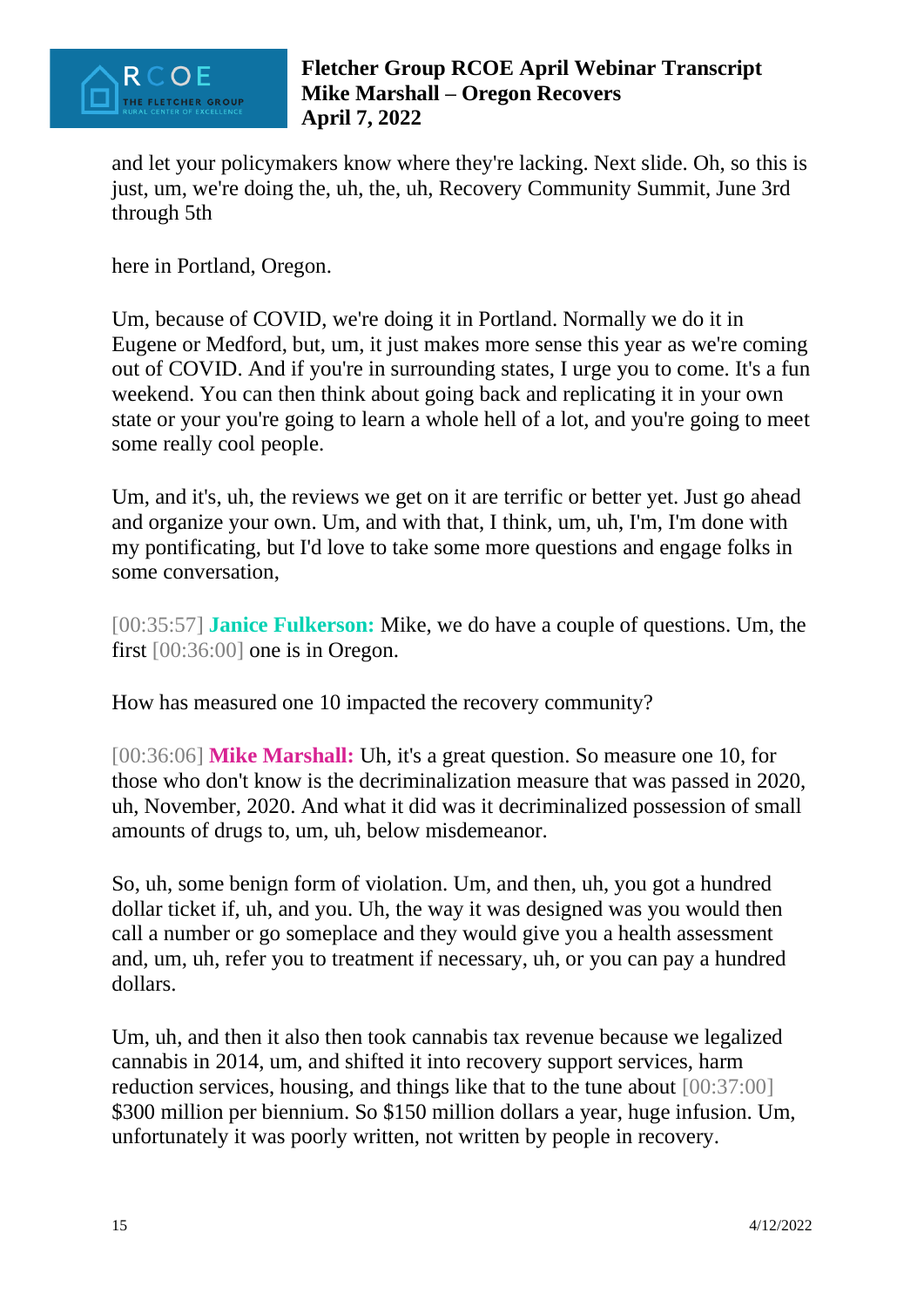

I want to point out written by the Drug Policy Alliance in New York and their political consultants here. Um, uh, and so it's, uh, it, it's kind of problematic in that it decriminalized right away, but the investment still have not been made on in the alternative. Under the old, uh, uh, system, you got a misdemeanor, you went to a judge, the judge had resources to send you to treatment.

Um, and then you could go back to court and get that misdemeanor wiped away, but it still meant you had to engage in the criminal justice system, which for young people and people of color is really a terrible thing because it follows you through the rest of your life. Um, but unfortunately where we're at right now is the decriminalization measure is in place during COVID.

Um, and we have yet to distribute any meaningful, uh, money and, um, uh they're they were suppose to distribute [00:38:00] \$270 million to 408 organizations around the state, uh, last month, uh, then it was supposed to be, uh, in a couple of weeks. And now we learned yesterday that it's not going to be until the end of the year, which is tragic.

Um, and so where Oregon Recovers is in a position as a statewide advocacy organization. I was on the phone until eight o'clock last night with legislators, trying to figure out how to get the Oregon Health Authority to do the right thing, uh, because people are dying. If this is not a matter of MOU's and contracts,

it's a matter of getting life saving resources to people while we're in the midst of the worst addiction crisis, I would argue probably if anywhere in the state.

[00:38:41] **Janice Fulkerson:** Thank you, Mike. Um, the, um, there are, there's a question about how nonprofit organizations can manage and look at advocacy and lobbying differently. Um, do you have some thoughts about that?

[00:38:59] **Mike Marshall:** I [00:39:00] do. And I think. Most states have a non-profit association. I'd urge you to go to the website to look at that because they will, they will deal with it more eloquently than I will.

Um, first off as a 5 0 1 C3 nonprofit, you can engage in 20% direct lobbying so you can spend 20% of your budget um, on, um, direct lobbying. But most advocacy is not lobbying. Most advocacy is education. So, uh, uh, when I go in front of the legislature, unless I say, please support SB 20 22. Um, if I'm simply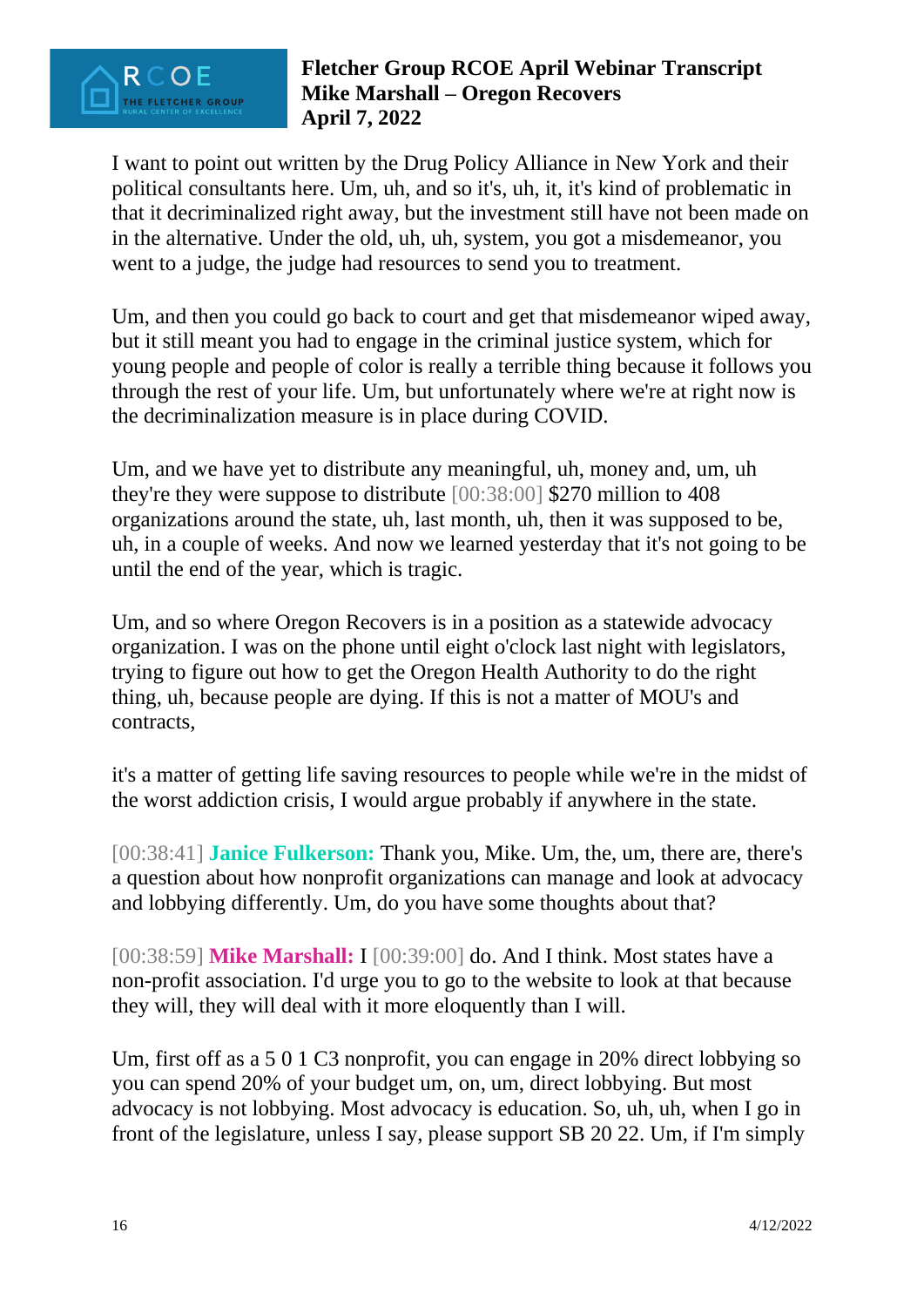

there presenting information about, um, the addiction crisis and what we believe the solution should be, then

uh, that's, that's just education work and that, um, that does not put you anywhere near violate violating your, your tax status. So I know that there is often concerns. There's concern with funders relative to lobbying and advocacy. Um,  $[00:40:00]$  but I think if you're not talking about a specific piece of legislation, it's never lobbying.

It's truly just advocacy work. And as the recovery community, that's telling our story and telling, uh, policymakers about how the decisions they're making are impacting our story and the stories of other people, either suffering in active addiction or from recovery. So, um, uh, but I will, and then another trick here is you can always create a 5 0 1 C4 , which is a political action committee that allows you to do direct lobbying.

Um, for most of Oregon Recovers existence, we actually were a fiscally sponsored project by, um, actually two different organizations we switched halfway through and they had much larger budgets. So. Even if we'd spent a hundred percent of our time on direct lobbying, which of course we don't do. Um, we never had to really track our lobbying because we, we were under their 5 0 1 C3 designation.

And so [00:41:00] they might be a \$2 million organization. We're a \$400,000 organization and we're spending less than uh, 20% of our time on direct lobbying. So we were never even close to violating the, um, the C3 cap. So, um, uh, the short answer is recognize that most of what you do is education within an advocacy movement.

And if it's direct lobbying, you do have the ability to do upwards of 20%. The, the caveat to that is you may have some funders who say absolutely not under any circumstances.

[00:41:32] **Janice Fulkerson:** Thank you, Mike, for that there are grants and some funders who want to provide subject matter expertise and, um, you know, funding to support services, but the grant may disallow direct lobbying.

Um, so making sure people understand what their limitations are. Um, next question in the chat, what barriers or challenges have you encountered outreaching to rural areas to create recovery coalitions compared to urban areas?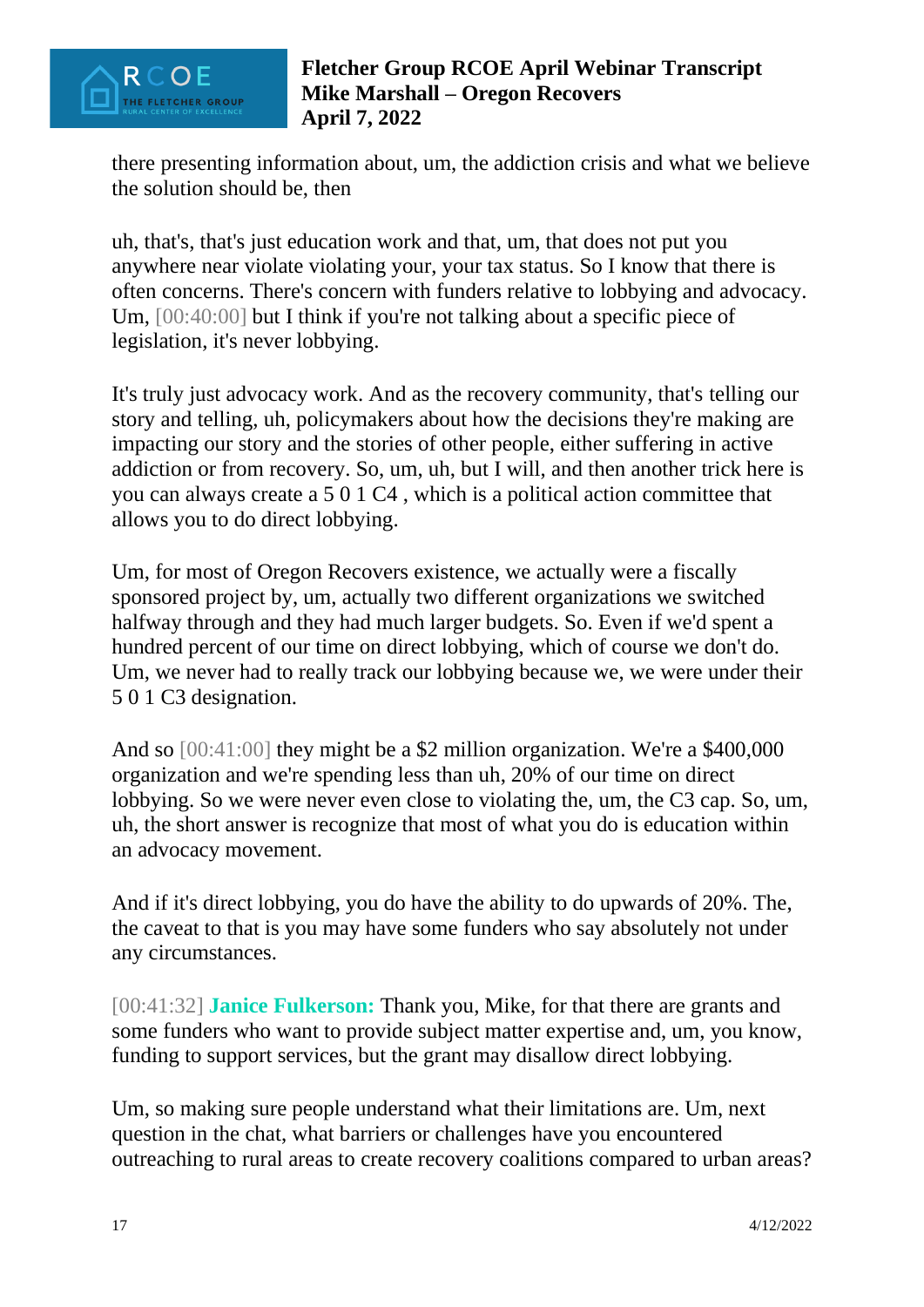

And the  $[00:42:00]$  followup to that is how have you navigated those challenges?

[00:42:04] **Mike Marshall:** Sure. So it's a great question.

I don't have a good, a good solution. Part of the challenge for us is the absence of actual organizations. Um, that's that we generally are a coalition of organizations and then individuals participate in our, um, events. Um, uh, but w, prior to COVID, we often would go on the road to different communities and just call sort of town hall meetings and, um, uh, you know, go to Pendleton or, uh, we'd go out to the coast of Oregon.

Um, and we'd have a meeting with five people. We, you know, send emails to 30 people, do some phone calls, and it would really just be about talking about what we do. So. Um, they can be in our database. We can activate them relative to, uh, contacting their legislator or signing a letter or, uh, recognizing there's these resources available.

Um, but [00:43:00] it is without a doubt, a challenge, because then the other issue is the reason there are limited resources is there's limited populations that those, uh, those organizations serve. Um, We did partner with, uh, the Greater Oregon Behavioral Health, um, Inc. GOBI. Uh, and we did some focus groups a year ago, year and a half ago, I guess, which really sort of informed our view of what we need to do post COVID in our rural organizing.

I'm an old fashioned community organizer. Um, zoom is great. Think about how it's just been able to allow us all to participate in stuff we couldn't previously do, but there's nothing more important than showing up for people. And, um, it's our goal over the summer is to reignite, reignite our sort of road road shows and include more of, um, uh, rural Oregon in that talking about what we want to do, what we have coming up in the 2023 and 2024 years relative to policy changes and just, um, [00:44:00] showing the recovery flag in communities that may not have seen it before.

[00:44:06] **Janice Fulkerson:** Thank you, Mike. Um, there is an observation, uh, uh, in the Q and A that, um, oftentimes it takes uh, a little bit of action and then to start a movement, you know, uh, the, uh, small group then becomes a larger group, becomes a larger group. Um, and in rural communities, we know how, um, powerful, uh, communicating and showing up can be.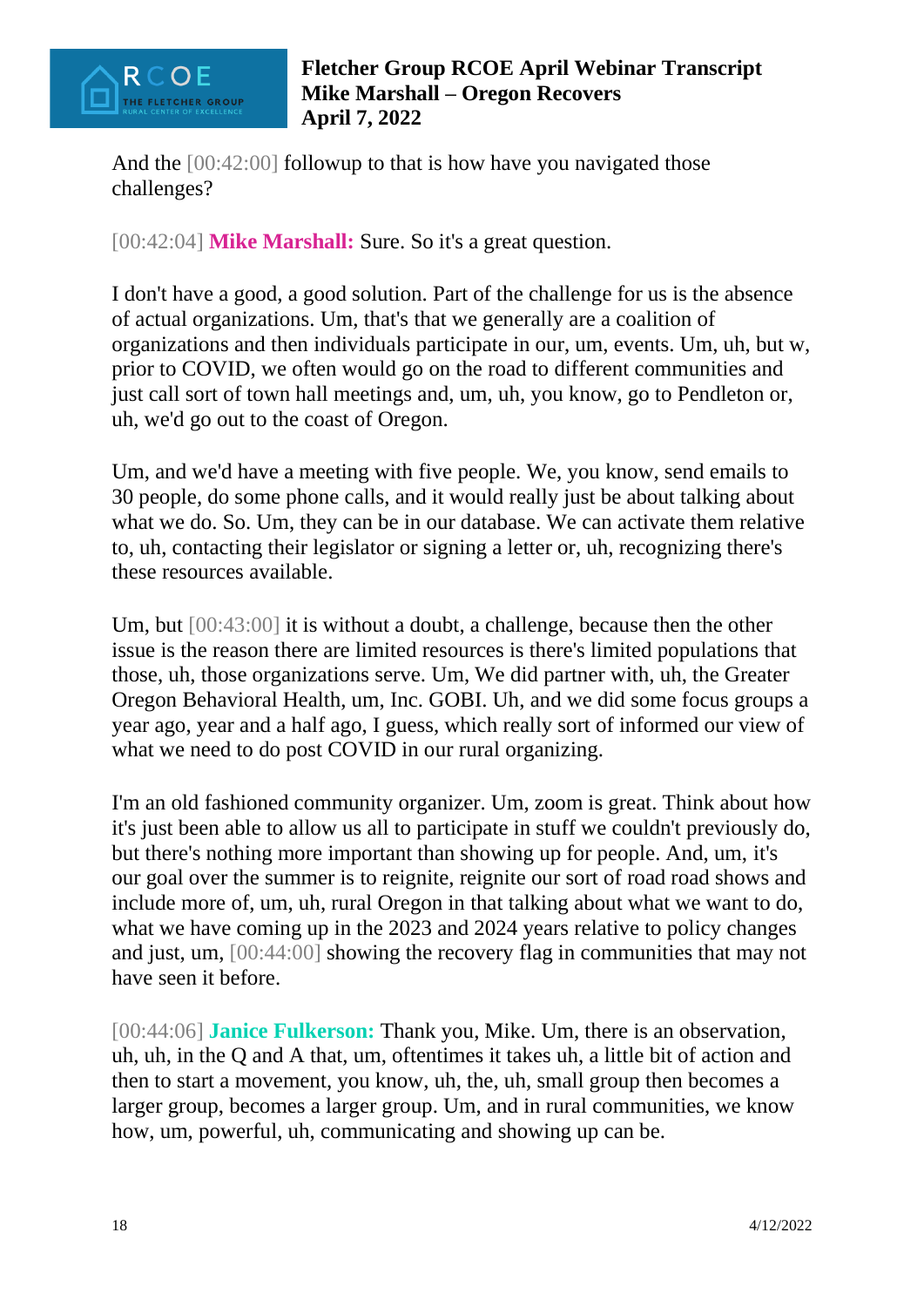

Um, question. Um, do you have, uh, an observation of what has been your most successful efforts, um, in community organizing and providing education?

[00:44:43] **Mike Marshall:** Oh, you're going to make me pick and choose among all this, uh, the Walks for Recovery. Like I said, I still get choked up, uh, and cry about it. But when you're there, the energy is amazing.

You see people in t-shirts that sort of met at meetings and they got grandma with them and kids. And you know, the [00:45:00] last time we did it in person, the attorney general of Oregon showed up with two of her staff who came out to her about being in recovery the week before. And so she said, we're going to the Oregon Recovers Walk for Recovery together.

I mean, that's just powerful, amazing stuff. But I will say that also when we do Advocacy Day and you know, everyone's in t-shirts and we, we actually brought in the last Advocacy Day, uh, before the pandemic, when we could be in the State Capitol, um, we have 30 Senate districts and we had people in recovery or recovery community members from 29 of those.

And, uh, and so we're over 300 people walking through the halls with t-shirts on and I get the Speaker of the House, texted me and said, you guys are, are just killing it today. Congratulations. That's that's community that, but that's power. When the speaker takes a time out of their day to acknowledge the, the OUR community.

That just you can't, you know, [00:46:00] the alcohol industry doesn't have that kind of response that, uh, uh, plenty of other communities don't either. And so, um, uh, I would say that those two things are, um, uh, really the way we've been able to get people to, uh, be of service to the community by advocating and telling their stories sometimes in a scary way to a legislator, um, is really powerful.

But then doing the Walks for Recovery is just really awesome as well.

[00:46:32] **Janice Fulkerson:** Thank you, Mike. Um, final question that I have in the chat right now is what questions should we be asking that we haven't asked?

[00:46:44] **Mike Marshall:** Uh, that's a great question. I feel like I pontificated an awful lot. Uh, you know, understanding civics is kind of important here, like,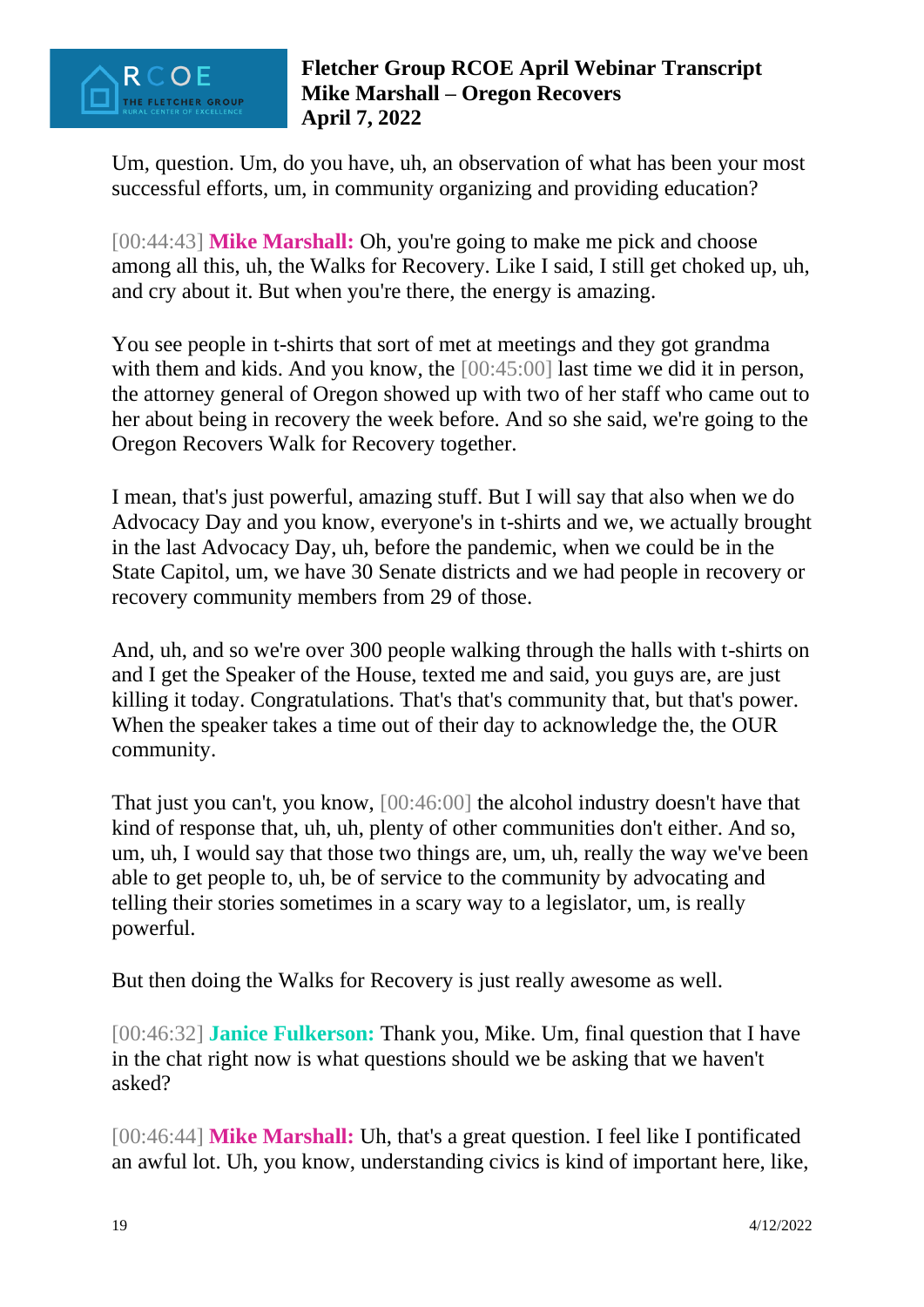

um, uh, understanding where decisions are made. Uh, you know, [00:47:00] sometimes people will call their federal Congressman or woman about a state issue or call their state legislator about a county issue and

there is nothing worse than getting three people to go talk to someone about something they have no control over. Right. Um, so you want to make sure that you, you understand the decision where the power, where the decision-making power lies and, and target your ask there. Um, so, you know, uh, all of us should understand civics a lot better than we do.

And so I would suggest, uh, a bit of a civics lesson, uh, for yourself. And then, um,

yeah, I don't, I, I should have a better answer to that question. Um, I think also coming back to where I started, which is when you start this work, if you want to sort of begin to advocate, or even if you don't [00:48:00] want to, but you just recognize it has to happen, make sure that you, your support system is right behind you because

uh, there's nothing worse than getting too far ahead. And then, um, you know, we're all navigating our own recovery while being advocates and leaders. And so you don't want those two things to collide in a meaningful way. So thinking about, um, that, um, I don't want to even suggest that's an obstacle, it's just, um, a good thing to, to manage in advance.

Um, and then, uh, I guess the other thing we didn't really talk about is, uh, who else is doing this kind of work and how do you sort of tap into that? Um, and some of the larger treatment providers might have a policy person, um, and, uh, or some of the economic justice or racial justice folks recognize how addiction is really, um, uh, without addressing addiction,

they can't, um, address the issues [00:49:00] that they have, um, uh, identified as their concerns. Um, and then there's, you know, the other, the thing that I've had the hardest time with, I suppose, is the healthcare and medical profession and how to engage them in a meaningful way where they're not dominating the conversation.

And they're, they're, they're viewing this all through the lens of recovery because addiction doctors and emergency room nurses and first responders.